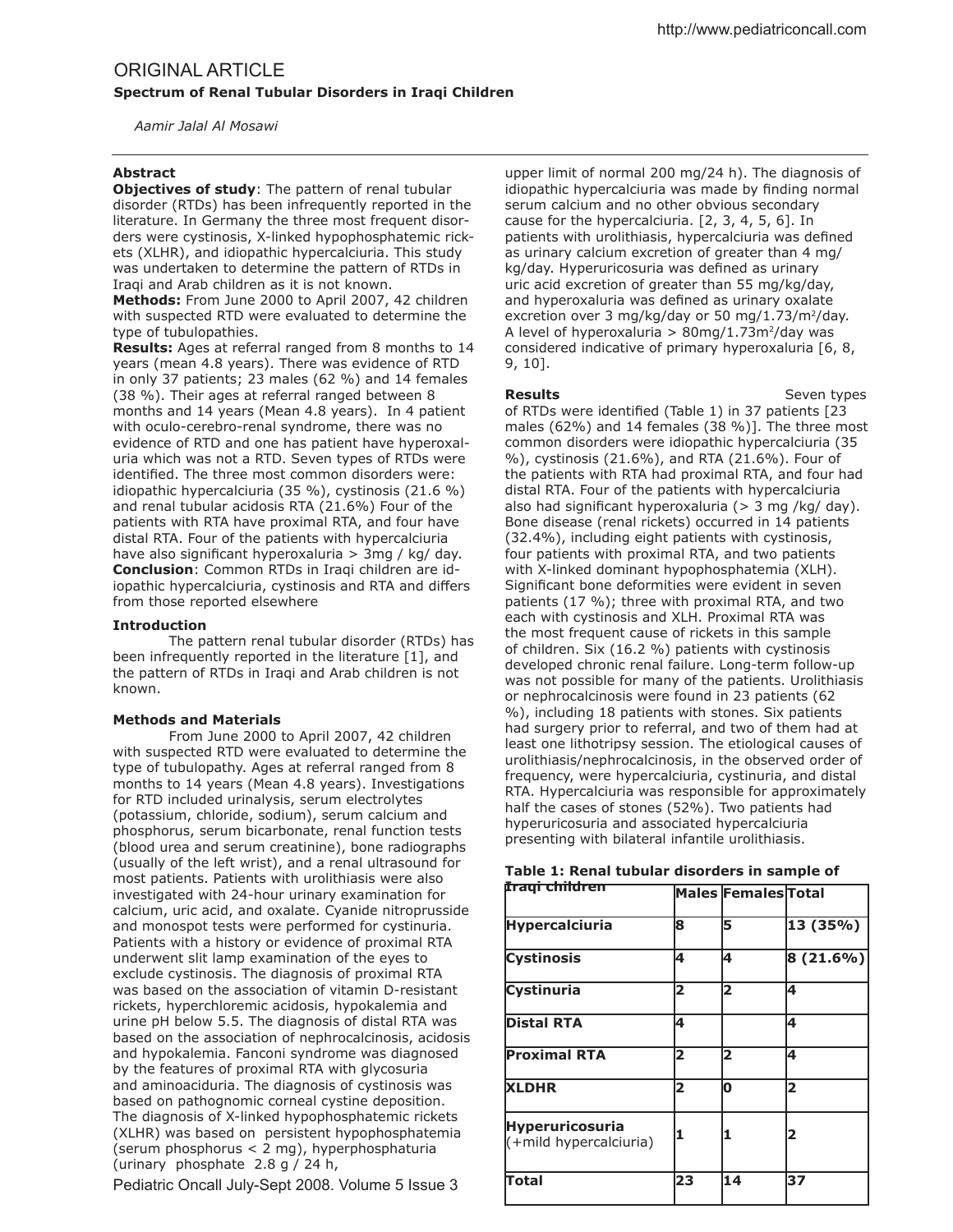In one patient with proximal RTA, an annual routine ultrasound showed unexpected bilateral nephrocalcinosis. The serum calcium level in this patient did not reach the upper limit of normal (11 mg/dL), but 24 hours urinary calcium excretion was 5.6 mg/dL/day. Seven of the 21 patients with urolithiasis/nephrocalcinosis showed significant growth retardation (growth parameters at or below the third centiles), including two patients with hypercalciuria, four patients with distal RTA and one patient with proximal RTA. The remaining 14 patients in this group had growth parameters between the  $10<sup>th</sup>$ to the 70<sup>th</sup> centiles. Patients with hypercalciuria and cystinuria generally had better growth parameters than patients with RTA or cystinosis. Eleven patients with urolithiasis/nephrocalcinosis had a family history of stone disease, including four patients with distal RTA (two pairs of brothers), and seven with hypercalciuria including two sets of siblings. Extrarenal (ocular) abnormalities were found in nine patients, including eight with cystinosis and one patient with idiopathic hypercalciuria and a unilateral convergent squint.

 Seven patients (6 males and 1 female) with ultrasonographically proven renal or ureteral stones were enrolled in a clinical study investigating the possibility of using essential oil terpenes in the management of childhood urolithiasis. Four children had hypercalciuria and three had hyperoxaluria, distal renal tubular acidosis, and Hyperuricosuria associated with hypercalciuria. Their ages ranged from 10 months to 5 years. They received traditional treatments for the underlying metabolic abnormalities, such as hypocalciuric diuretics for hypercalciuria. The children received these therapies for a period ranging from 10 days to 16 weeks. All patients achieved a stone-free state without the occurrence of any adverse efects [11, 12] by addition of essential oil terpenes to their traditional therapies. During this period of observation three patients died; one (with cystinosis) from uremia, and two (each with cystinosis and proximal RTA) from pneumonia.

#### **Discussion**

The pattern of childhood renal tubular disorders in Iraqi children is diferent in many aspects from the reported patterns throughout the world. The three most frequently encountered renal tubular disorders in this small sample of Iraqi children were idiopathic hypercalciuria, RTA and cystinosis. These findings difer from those of a German study that included a larger number of patients and who reported the three most frequent disorders as cystinosis, XLHR, and idiopathic hypercalciuria [1]. XLHR, which was the second most common disorder in the German study, was among the least common disorders in our study. Forty-two percent of the German patients developed CRF, compared to 16.2 % in our study. The lower number of patients developing CRF can well be attributed to the shorter period of observation. The percentages of patients having nephrocalcinosis and urolithiasis were similar - around 57% in both studies. Significant bone deformities occurred in six patients (18%) and in 28% in the German study as the result of the higher incidence of XLHR which was the second most common disorder in the

German study, was among the least common disorders in our study. Forty-two percent of the German patients developed CRF, compared to 16.2 % in our study. The lower number of patients developing CRF can well be attributed to the shorter period of observation. The percentages of patients having nephrocalcinosis and urolithiasis were similar - around 57% in both studies. Significant bone deformities occurred in six patients (18%) and in 28% in the German study as the result of the higher incidence of XLHR.

 The three most frequent disorders associated with urolithiasis in this sample of Iraqi children were idiopathic hypercalciuria, cystinuria, and distal RTA. This difers from Tunisian studies reporting cystinuria as the most frequent RTD associated with urolithiasis [13, 14]. However, the results of this study were similar to a British study reporting that the two most common RTDs in children with urolithiasis were hypercalciuria (57%), and cystinuria (23%) [15]. Nephrolithiasis occurs mainly in distal RTA. Major risk factors for Nephrolithiasis include alkaline urine and hypercalciuria. Patients with proximal RTA had a significantly lower urinary pH and urinary excretion, and renal stone formation is uncommon. The major protection from renal stone formation in proximal RTA results from a reduction in renal excretion of calcium [16, 17, 18]. In this series, a patient with classical hereditary proximal RTA unexpectedly developed bilateral nephrocalcinosis, which was detected by renal ultrasound. The patient's serum calcium was normal. However, 24 h calcium excretion was 5.6 mg/ kg, providing an explanation for the occurrence of nephrocalcinosis [17]. Although this association of proximal RTA, urolithiasis, and hypercalciuria is rare, it has been described [19].

#### **References**

1. Hafner D, Weinfurth A, Manz F, Schmidt H, Bremer HJ, Scharer K . Long-term outcome of pediatric patients with hereditary tubular disorders. Nephronn 1999; 83 (3):250- 260.

2. Sayer JA, Pearce SH. Diagnosis and clinical biochemistry of inherited tubulopathies. Ann Clin Biochem 2001; 38:459-  $470.$  3.

Donckerwolke RA. Diagnosis and treatment of renal tubular disorders in children. Pediatr Clin N Am 1982; 29:895-  $905.$  4.

Postlethwaite RJ. Renal tubular disorders. In: Postelthwaite RJ ed. Clinical Pediatric Nephrology. 1980; 238-252.

5. Watson

A .Renal tubular disorders.In: Campbell AGM, McIntosh Ed Forfar Textbook of paediatrics 5th Ed Churchil Livingstone 2004; 944-949.CD-ROM 6. Barratt TM, Dufy PG. Nephrocalcinosis and urolithiasis. In: Pediatric Nephrology, 4thEdn Barratt TM, Avner ED, Harmon WE Eds, NY, USA Williams &Wilkins 1999; 933–945.

7. Ghazali S,

Barratt TM. Urinary excretion of calcium and magnesium in children. Arch. Dis. Child 1974; 49: 94–101.

 8. Moxey-Mims MM, Stapleton FB. Hypercalciuria and nephrocalcinosis in children. Curr. Opin. Pediatr 1993; 5: 186–190.

9.Nash MA. Urolithiasis.

In: Pediatric Kidney Disease. Edelmann Jr CM (Ed), MA USA Little Brown and Company 1978; 1170–1176.

 10. Barratt TM, Kasidas GP, Murdoch I, et al.Urinary oxalate and glycolate excretion and plasma oxalate